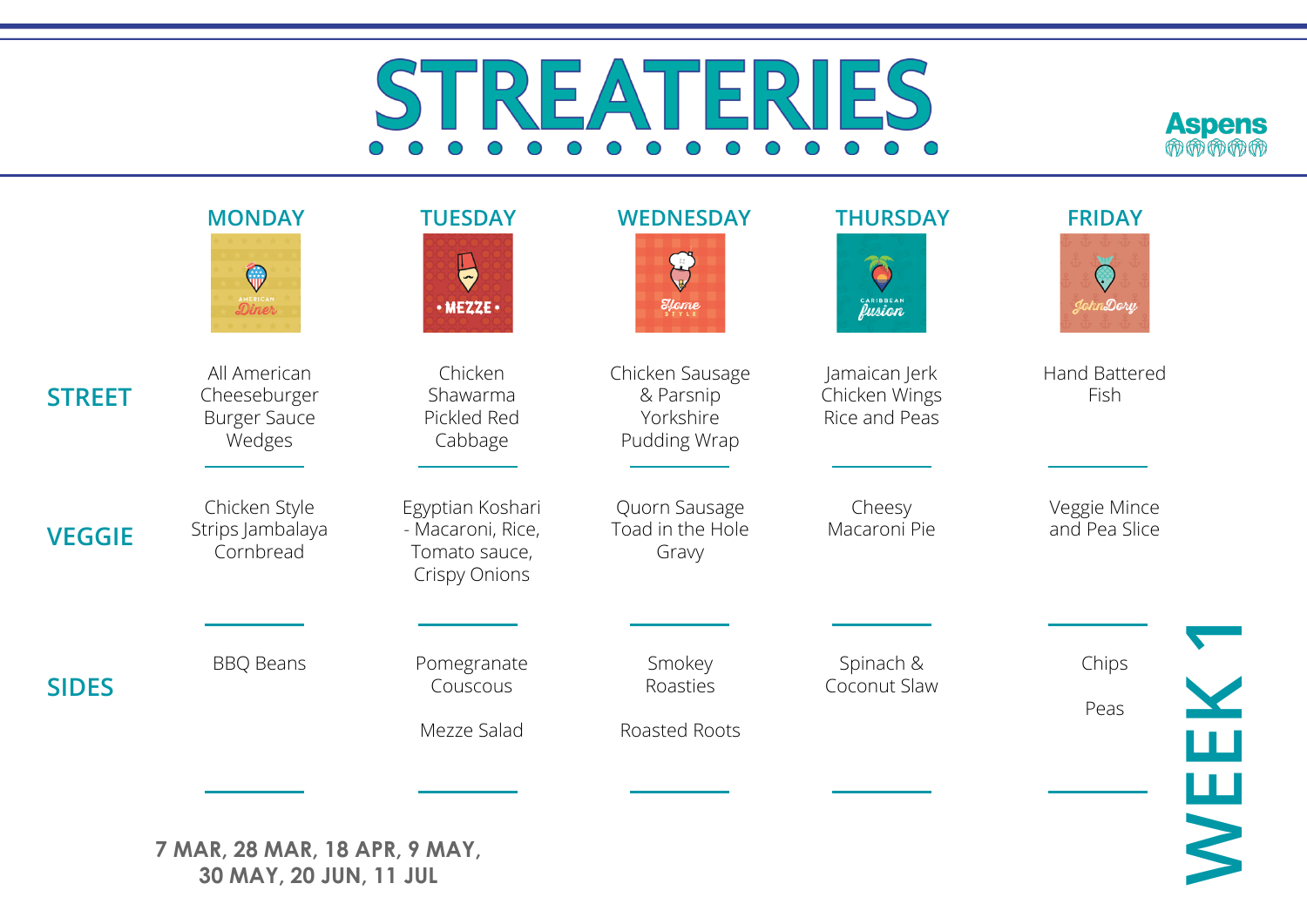## STREAT TERIES  $O$   $O$  $\bigcap$  $\bigcap$  $\bigcap$



|               | <b>MONDAY</b>                            | <b>TUESDAY</b>                                          | <b>WEDNESDAY</b>                              | <b>THURSDAY</b>                             | <b>FRIDAY</b>                              |
|---------------|------------------------------------------|---------------------------------------------------------|-----------------------------------------------|---------------------------------------------|--------------------------------------------|
|               | $\bigcirc$<br>INCREDIBLE<br><b>INDIA</b> | Planie                                                  | $\mathcal{H}$ ome                             | $\heartsuit$<br><b>PRR</b><br>ASIAN         | JohnDory                                   |
| <b>STREET</b> | Spicy Andhra<br>Chicken Curry            | Sweet Potato &<br><b>BBQ Pulled</b><br>Jackfruit Burger | Roast Chicken<br>& Stuffing Bap<br>Gravynaise | Mongolian<br>Lion's Head Beef<br>Meatballs  | Hand Battered<br>Fish                      |
|               |                                          |                                                         |                                               |                                             |                                            |
| <b>VEGGIE</b> | Keralan<br>Egg Molee Curry               | Veg Chilli Nachos<br>Homemade Salsa                     | Quorn Roast<br>& Stuffing Bap<br>Gravynaise   | Korean Spicy Rice<br>Bowl with<br>Fried Egg | Homemade<br>Fishless Cake<br>Lemon Yoghurt |
|               |                                          |                                                         |                                               |                                             |                                            |
| <b>SIDES</b>  | <b>Turmeric Rice</b>                     | Garlic & Herb<br>Wedges                                 | Fennel Seed<br>Roasties                       | Beggar's Noodles                            | Chips                                      |
|               | Masala Roasted<br>Cauliflower            | Rainbow Slaw                                            | <b>Roasted Carrots</b>                        | Sweet Chilli<br>Broccoli                    | Peas                                       |
|               |                                          |                                                         |                                               |                                             |                                            |

**21 FEB, 14 MAR, 4 APR, 25 APR, 16 MAY, 6 JUN, 27 JUN, 18 JUL**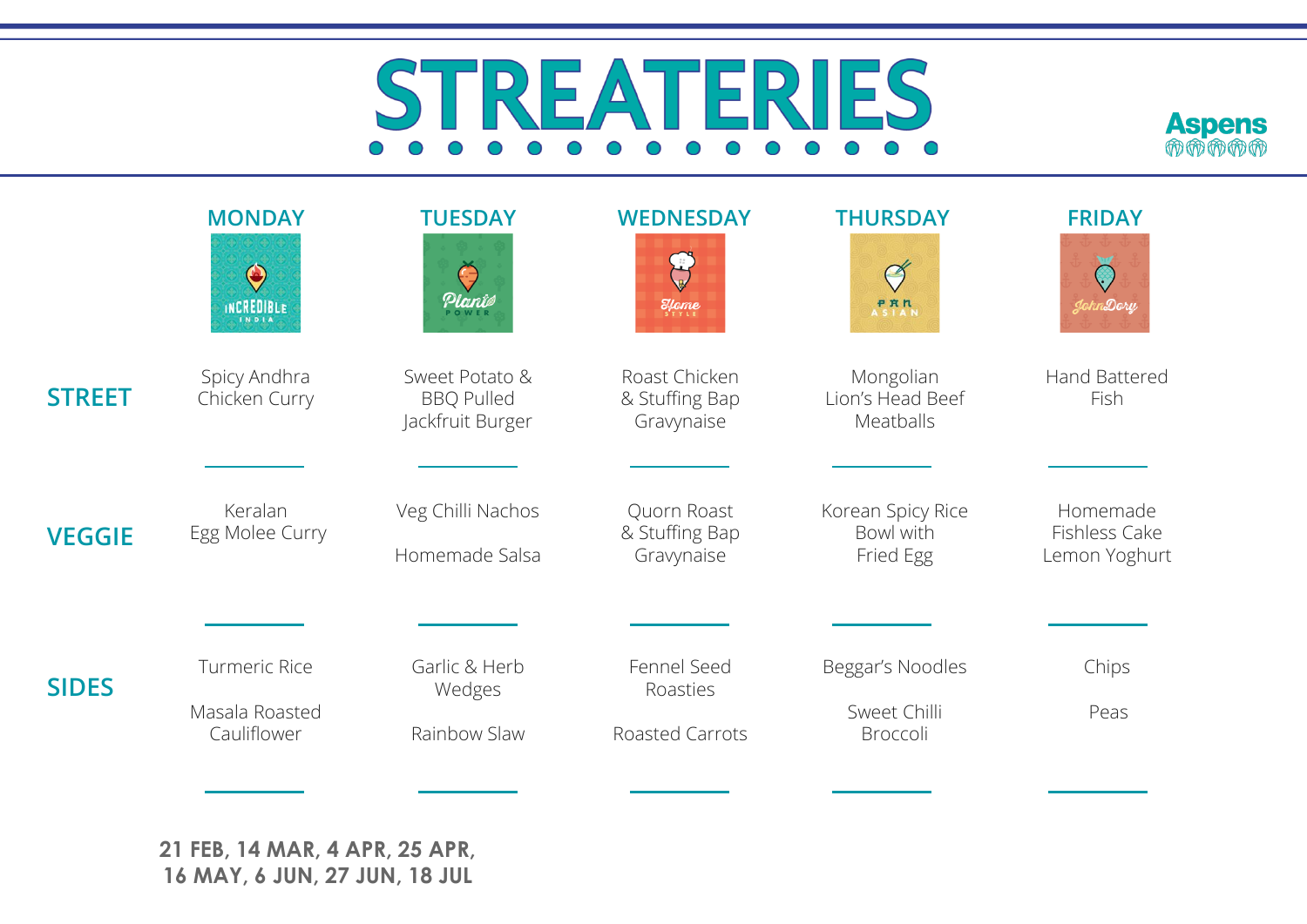## **IES**  $FRI$  $S^-$ REA  $O$   $O$  $\bigcap$  $\bigcap$  $\bigcap$



|               | $\bigcirc$<br>INCREDIBLE                   | $\mathbb{Q}$<br>Diner                         | $\mathcal{E}_{\text{supp}}$        | $\heartsuit$<br><b>PRN</b><br>ASIAN                 | $\bigcirc$<br>JohnDory                       |
|---------------|--------------------------------------------|-----------------------------------------------|------------------------------------|-----------------------------------------------------|----------------------------------------------|
| <b>STREET</b> | Whole Tandoori<br>Chicken Leg              | American<br>Mustard & Crispy<br>Onion Hot Dog | Beef & Onion<br>Stew               | <b>Breaded Chicken</b><br>Katsu                     | <b>Hand Battered</b><br>Fish                 |
| <b>VEGGIE</b> | Sweet Potato &<br>Chickpea Rogan<br>Josh   | Deep South<br>Tomato Pie                      | Butter Bean &<br>Roots Stew        | Veggie Thai<br>Green Curry                          | Sweet Chilli<br>Jackfruit<br>"Crabless" Cake |
| <b>SIDES</b>  | Whole Grain Rice<br>Coconut Green<br>Beans | Paprika Wedges<br>Red Slaw                    | Mash<br><b>Buttered</b><br>Cabbage | Lime & Coriander<br>Rice<br>Asian Cucumber<br>Salad | <b>NEEK3</b><br>Chips<br>Peas                |

**28 FEB, 21 MAR, 11 APR, 2 MAY, 23 MAY, 13 JUN, 4 JUL, 25 JUL**